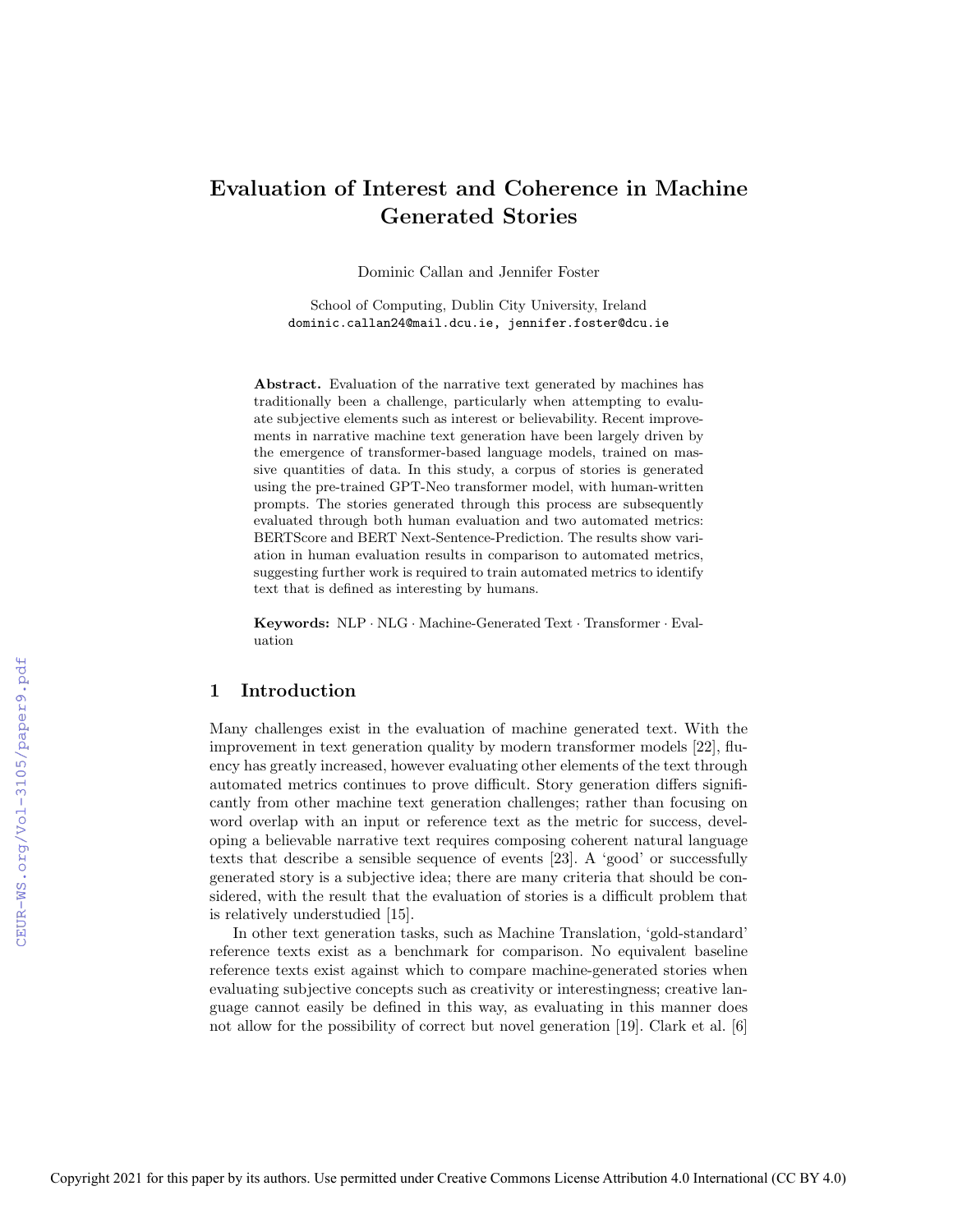attempted a comparison of human authored and machine generated text across several domains, including story and news generation. They observe that human evaluators focused on form and structure rather than content in deciding whether a text was written by a machine or a human. This allowed for the conclusion that machines write fluently but did not address other narrative strengths of the text produced.

As noted by Akoury et al. [1] and Roemmele et al. [20], a potentially infinite number of human-generated stories can be generated that have attributes that may be considered interesting by human evaluators. To use a small sample of these as a reference for evaluating interest is therefore unreliable; Attempting to base a model against one human-generated reference could bias the model towards a certain style of writing or type of vocabulary, when the goal is to evaluate how interesting the story is.

This paper takes the dual approach of obtaining human judgements for a set of machine-generated stories, focusing on criteria around story interest, coupled with automated evaluations of the same texts. The automated metrics implemented focus on semantic similarity estimation, rather than n-gram overlap. A goal of the study is to evaluate the success of such automated metrics on narrative text generated by a large-scale transformer model and review these results in comparison to human evaluation of the same stories.

# 2 Background

## 2.1 Defining Story Interest

To evaluate the extent to which subjective attributes like interest, creativity or believability are applicable in machine generated text, certain criteria must be defined as metrics. In their in-depth study of human evaluations of automatically generated text, van der Lee et al. [14] reported that the most used metrics in these types of studies were fluency, naturalness, quality, and meaningpreservation, but ultimately, they note that the criteria chosen should depend on the specific task. Gatt  $\&$  Krahmer [10] produce a similar list, also including 'Human-likeness' and 'Genre compatibility'. Celikyilmaz et al. [4] discuss certain criteria and attributes that should be present, including overall style, formality, or tone of the generated text. They add that there should be a 'typicality' to the generated text, meaning that it should be the type of text that we often see. Accuracy is of less concern for story-ending generation, as their output cannot usually be judged by fidelity to an identifiable, external input [13]. Grammaticality and fluency are not significant problems with modern transformer-based systems in comparison with older systems – the errors are instead often semantic or narrative [23]; humans can easily recognise non-sequitur sequences of events or conclusions, even when they are grammatical [19]. The difference between well written, coherent text, and interesting text is difficult to define. Generating text that simply describes a sequence of events alone is not enough for it to be considered interesting and coherent [16].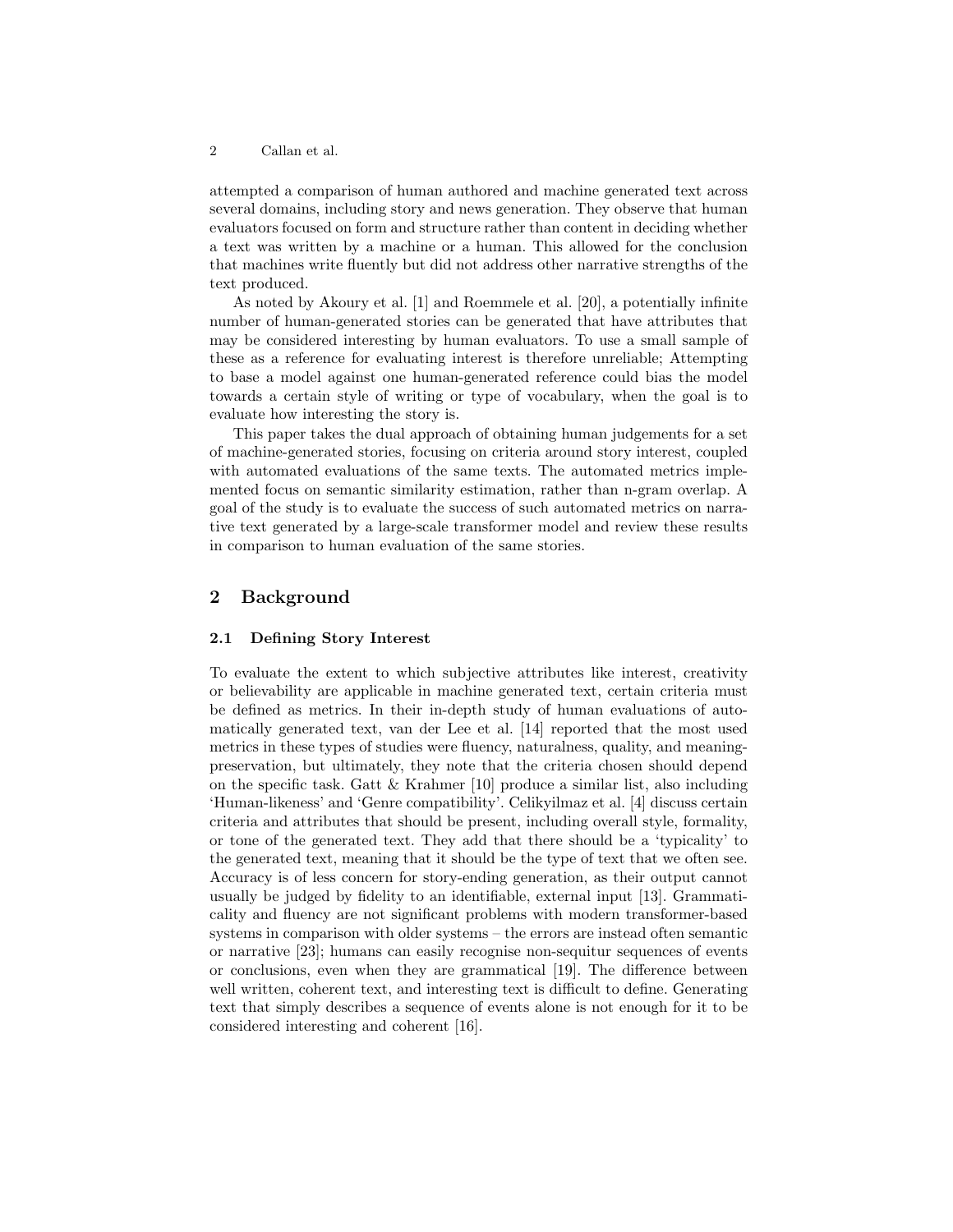## 2.2 Human Evaluation of Machine Generated Text

NLG evaluation has long been identified as a difficult and complex area to measure accurately [12]. Human evaluation is still considered as the benchmark for evaluating machine generated outputs [11, 13]. Chaganty et al. [5] note that the many problems with automated evaluation metrics motivate the need for human evaluation. A goal of natural language generation is to produce fluent outputs that can be read by laypeople [23]; it is suitable therefore that this same group of 'laypeople' review the output where possible. We lack a good way of encoding aspects of what constitutes human quality output so we must rely on human evaluation of our models [6]. However, undertaking human evaluation of machine generated text systems also involves many challenges. Human interaction can be slow, is expensive and often hard to scale up [15, 5]; Purdy et al. [19] observe that the cost of human evaluation presents a bottleneck to AI research on story generation. Training of evaluators on what to expect and setting context and expectations can help them to focus on specific features of the text, which can be necessary given a tendency for humans to focus on form and fluency ahead of content [6].

## 2.3 Crowdsourcing

When crowdsourcing human evaluations, Celikyilmaz et al. [4] highlight issues with using sources like Amazon Mechanical Turk, especially when the task is to evaluate longer text sequences. These workers are typically more used to evaluating microtasks and may be less experienced with evaluating stories. Strong clear guidelines and instructions need to be issued to maximise the effectiveness of these evaluations. Lowe et al. [15] however warn that there must be a balance, as too much instruction can introduce bias. Van der Lee et al. [13] caution that there is a risk of inadvertently recruiting bots or participants who want to get paid for as little work as possible.

## 2.4 Automatic Evaluation of Machine Generated Text

The many challenges around reliable and scalable human evaluation have driven the development of automated evaluation systems. However, this challenge has traditionally proven difficult in NLG; text generation can go wrong in different ways while still receiving the same scores on automated metrics [13]. Many automated metrics exist currently. BLEU [17] has traditionally been used in NLG systems to evaluate word overlap, however it is not a suitable metric for measuring the success of developing narrative text. Chaganty et al. [5] note that while BLEU is cheap to run, it correlates poorly with human judgement. By rewarding word overlap, BLEU assigns a positive value to repetition, an element of machine text-generation that is to be avoided in story generation. As a metric, BLEU breaks down when the space of allowable outputs is large, as in open-ended generation like with prompts and stories [23]. Other metrics have emerged; BLEURT [21] is a BERT-based evaluation metric that is fine-tuned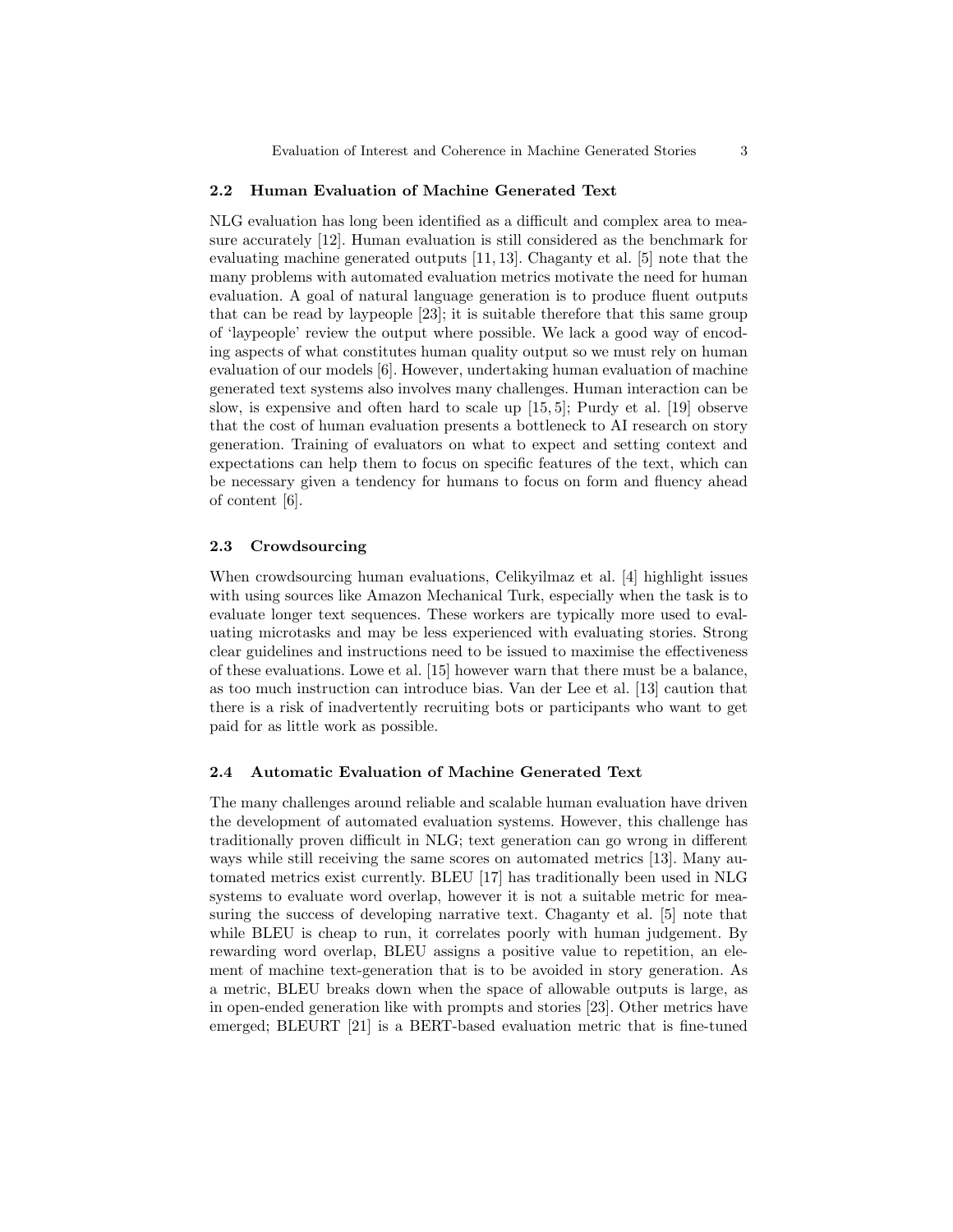on synthetically generated sentence pairs using automatic evaluation scores such as BLEU. It is then further fine-tuned on machine generated texts and human written references using human evaluation scores and automatic metrics as labels. The Automatic Dialogue Evaluation Model (ADEM) proposed by Lowe et al. [15] is a model-based evaluation that is learned from human judgements. It is mainly used for evaluating dialogue generation and is shown to correlate well with human judgement. Hashimoto et al. [11] propose Human Unified with Statistical Evaluation (HUSE), focussing on open ended text generation tasks, such as story generation. This model combines statistical evaluation and human evaluation metrics in a single model and differs to ADEM in this way.

## 3 Methodology

## 3.1 Input Data

The dataset used is a set of prompts taken from the reddit.com 'writing prompts' data set, introduced by Fan et al. [8]. The themes of the prompts vary, although they are often centred around fantasy or sci-fi. The average prompt length is 147 characters or 27 words. The shortest is 8 words and the longest is 56.

## 3.2 Transformer Language Models

Transformer language models make use of an 'attention' function which helps to identify for each word how relevant other words in the sequence are. The transformer architecture is used in the BERT system developed by Google [7], and in GPT-2 and GPT-3, developed by OpenAI [3]. For this study, the GPTstyle architecture is implemented for the text generation process and BERT is used to underpin the automated evaluation of the machine generated text. Although both are Transformers, there are fundamental differences in how the two systems operate; BERT is trained to predict a masked token given the tokens on its left and right, and to predict whether two sequences follow on from each other. GPT is trained to predict the next token in a sequence, where every token can only attend to context to its left.

Licencing costs prevented the use of the GPT-3 model for this study. The GPT-Neo 2.7B parameter transformer model is used instead. Developed by EleutherAI, it is designed to be an open-source replication of Open-AI's GPT-3 architecture [2]. GPT-Neo model is trained on 'The Pile' dataset, an 825GB diverse open-source English text corpus targeted at training large scale data models [9]. The Pile is made up of 22 smaller datasets, including BookCorpus2, YouTube closed-captions, Project Gutenberg, and English Wikipedia. 800 stories were generated for this study. Given that the focus of this analysis is on narrative style text, when either the prompts or the stories were of a non-narrative nature, they were excluded from the final corpus. From the remaining corpus of narrative-style stories, 100 prompt-story pairs were chosen at random for evaluation. The average story length is 77 words, the longest has 96 words and the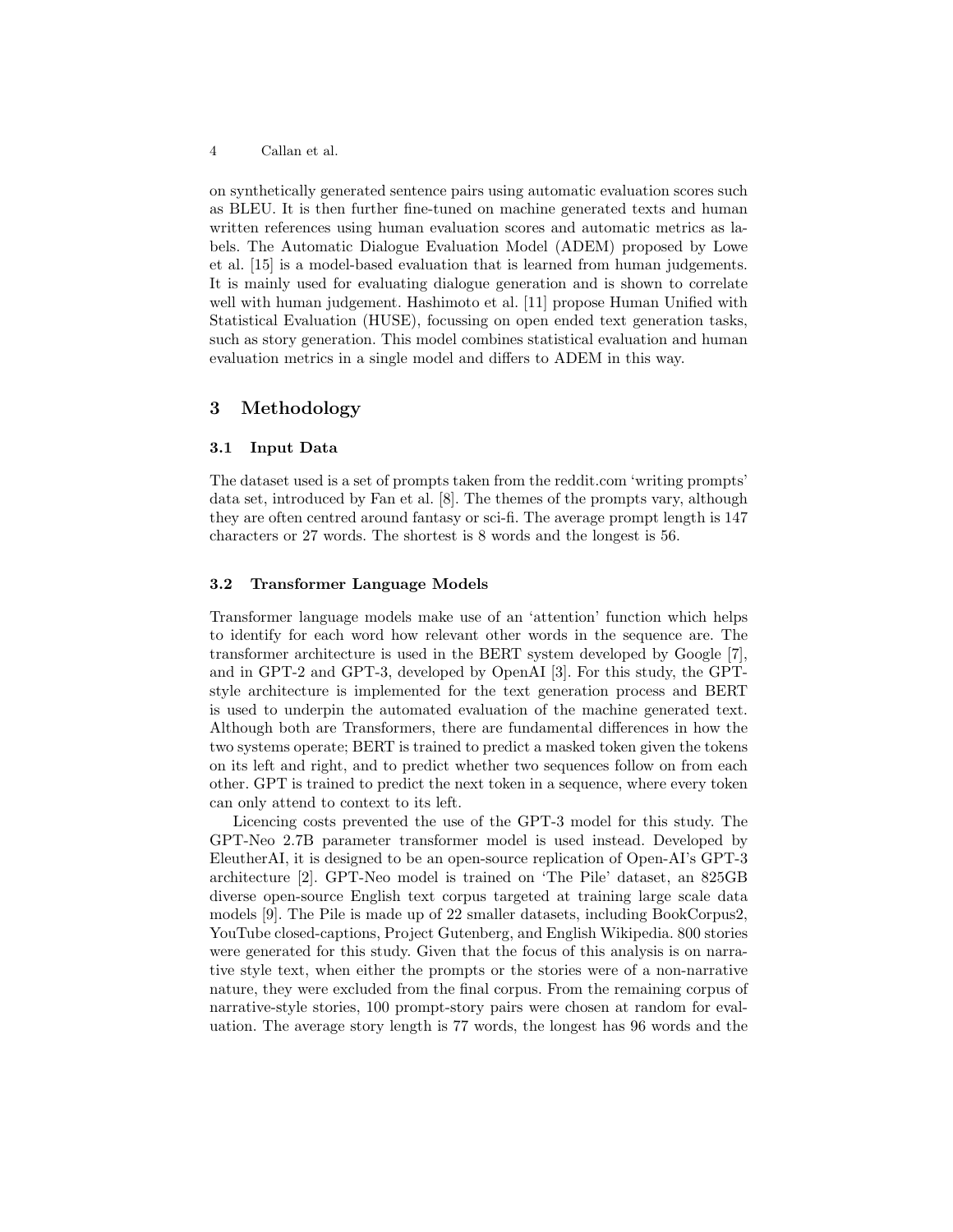shortest has 54. A cap of 400 characters was used and the average character count is 381 characters. This cap was implemented both as a method of maintaining coherence but also as a consideration to the survey participants who would be reviewing each story.

Automated Evaluation Metrics Whilst it is clearly identified in literature that good automatic evaluation metrics are still hard to come by  $([13], [18], [19])$ , we chose the following two metrics for this study: BERTScore and BERT Next Sentence Prediction. Upon review of the available automated metrics, these were chosen since both focus on semantic similarity and thus have the potential to capture some notion of story coherence.

BERTScore is a language generation evaluation metric based on BERT [24]. It calculates a similarity score for two sentences, as a sum of cosine similarities between the contextualised word embeddings produced by a pretrained BERT model for each word in each sentence. By assigning different embeddings to words depending on their surrounding context, BERTScore attempts to reward semantic relationships between an input and an output, a core element of successful story generation. Example 1 shows a prompt/story sentence pair from the data that achieves a high re-scaled BERTScore of 0.287 and low Cumulative 1-gram BLEU score: 0.1226:

Example 1. Prompt: You are born with the ability to stop time, but one day you see something else is moving when you have already stopped time. **Story** sentence: Your brain takes over and tells you to move, but you can't.

Whilst it was developed for image captioning and machine translation tasks, BERTScore is designed to be task-agnostic. It is unclear how it can perform on open-ended tasks.

BERT Next Sentence Prediction BERT is trained on two tasks, BERT Masked LM and BERT for Next Sentence Prediction [7]. NSP is the task of predicting the probability that a sentence logically succeeds the previous sentence and is designed to learn the relationships between sentences. For this study, this BERT-NSP model is implemented as the second automated metric to evaluate stories. Each sentence pair is tokenised, and the BERT model processes the sentences and outputs 0 to indicate that Sentence-Two does follow Sentence-One, and 1 when it believes it does not.

## 3.3 Implementation of Evaluation Metrics

BERTScore The BERTScore metric tokenises two selections of text that are to be compared, and using contextual embeddings, derives a semantic similarity metric by calculating cosine similarities between the embeddings.<sup>1</sup> Two approaches were undertaken to obtain two BERTScore metrics for each story. In

<sup>&</sup>lt;sup>1</sup> Zhang et al. [25] announced an optional improvement to BERTScore after the release of their original paper, to address the relatively small range observed between high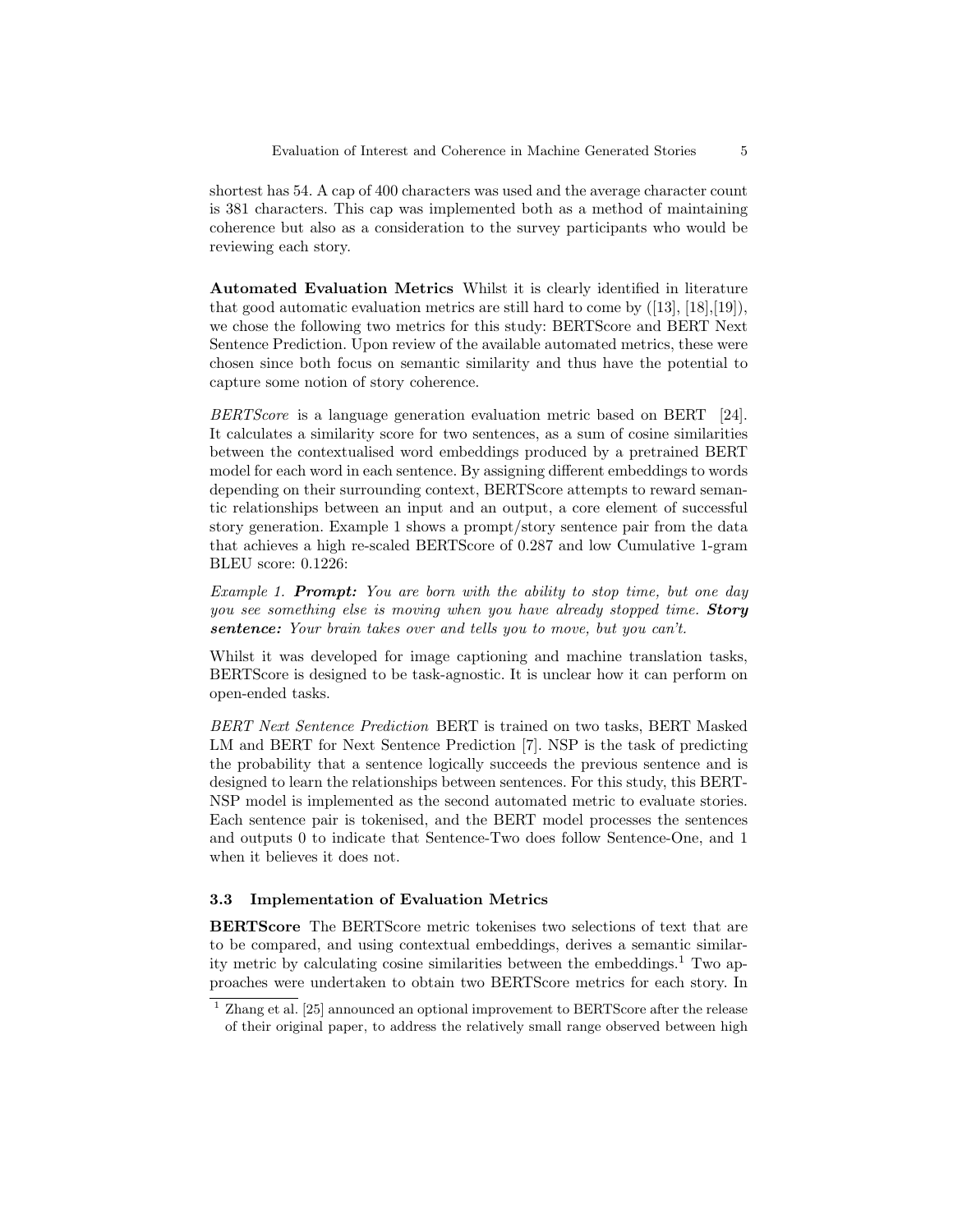the first approach, the BERTScore is calculated between each sentence in the story and the prompt, and the resulting scores are averaged. This score is identified as BERTScore-1 in the results. The second approach compares each sentence to the previous sentence, rather than comparing each sentence to the prompt. These scores were again aggregated and are captured as BERTScore-2. By taking this approach, it can be observed firstly if individual segments of the story are semantically linked back to the prompt, but also if each segment is semantically linked to the previous segment.

BERT Next Sentence Prediction Similarly to BERTScore, BERT-NSP evaluates the prompt/story pairs in two different ways. BERT-NSP-1 looks at predicting whether each sentence in the story logically follows on from the prompt, whereas BERT-NSP-2 compares the prompt to the first sentence of the story, and then each subsequent sentence to the previous sentence.

Human Evaluation by Survey Human evaluation was undertaken using anonymous surveying where participants were firstly advised that the stories were written by machines. For each pair, the evaluators were shown the prompt and the subsequent story generated by the GPT-Neo model and asked to assess it on a Likert-scale with a score of between 1 and 7 for the following four questions:

- 1. How related do you think the story is to the prompt?
- 2. How much sense does the story make to you?
- 3. How interesting is the PROMPT to you?
- 4. How interesting is the STORY to you? (Would you read more?)

There was also a further optional free-text question at the end of each survey, for evaluators to leave general comments or impressions. The 100 prompt/story pairs were split into five sets of 20 pairs to reduce the chances of evaluators tiring or growing bored and abandoning the survey. The wording of these questions is designed to ask in plain-English terms about the coherence and interestingness of the stories generated by the machines. It was important to record the perceived semantic connection between the prompt and story; an interesting story could be produced by the system, however if it did not relate to the prompt then the objective of the task has not been achieved. A question on the story making sense to the evaluator was a proxy for story-coherence. This was introduced to observe whether a story needs to be coherent to be interesting to a reader, or conversely if an incoherent story was likely to be deemed uninteresting. Separate to the interest-level of the story, evaluators were asked if they found the prompt interesting, as their level of interest in the prompt may impact their interest in

and low scores. They suggest that the cosine similarity score is rescaled through a linear transformation, noting that this rescaling doesn't negatively impact correlation with human judgement. This rescaling is implemented in BERTScore calculations in this paper.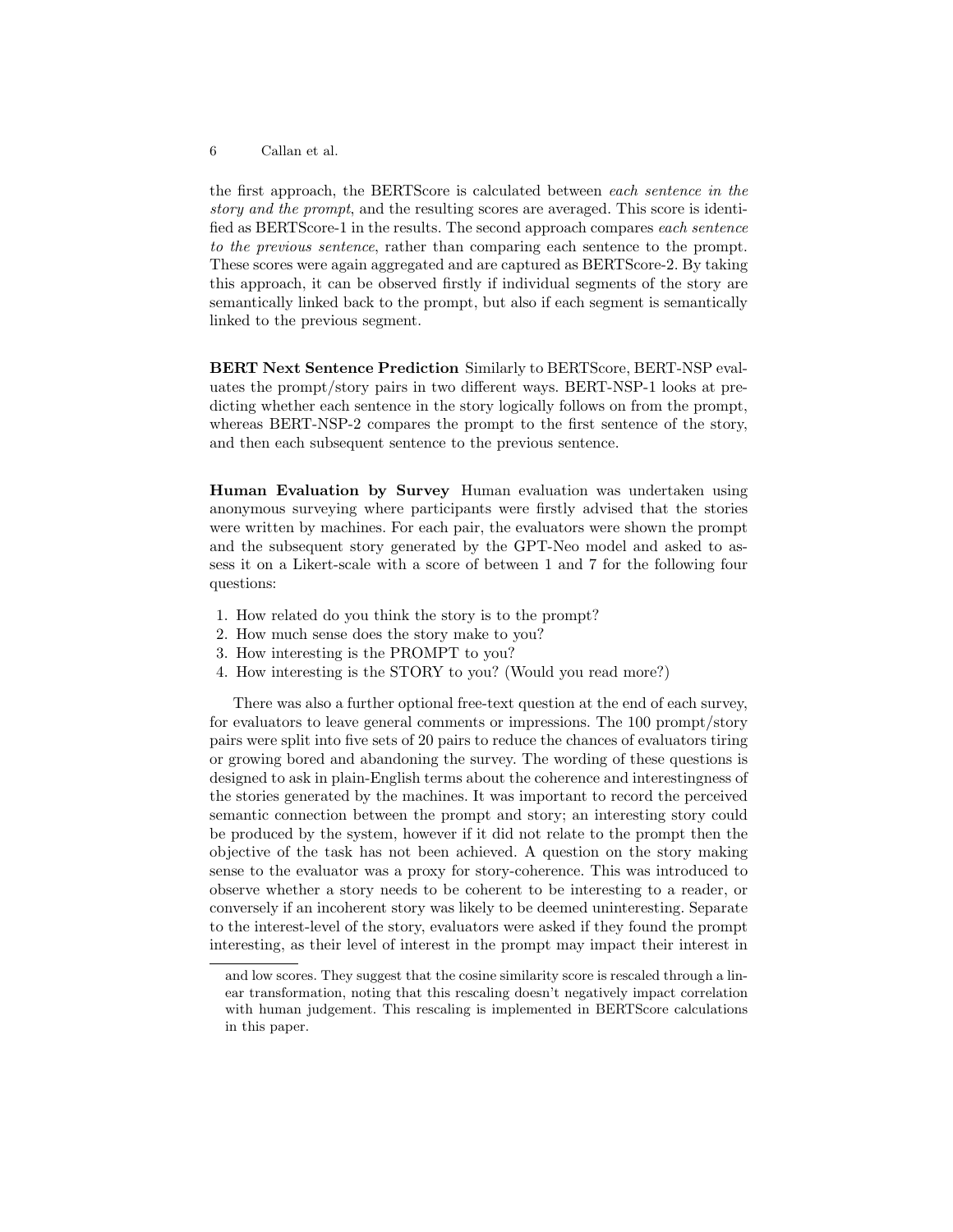the resulting story generated. Two sample prompt/story pairs were included in the instructions of the survey, to provide context on the type of text that the evaluator would be reading in the survey and to set their expectations. Each prompt/story was reviewed by a minimum of 6 unique reviewers, although the majority were reviewed by 7 or more.

# 4 Results and Discussion

Table 1. Correlation between human judgements and automated metrics.

|                                               |  |  | Q1 1.00 0.72 0.24 0.62 0.41 0.29                                               | 0.25 | 0.25 |
|-----------------------------------------------|--|--|--------------------------------------------------------------------------------|------|------|
|                                               |  |  | Q2 0.72 1.00 0.19 0.80 0.25 0.21                                               | 0.12 | 0.15 |
|                                               |  |  | Q3 0.24 0.19 1.00 0.34 0.09 0.12                                               | 0.02 | 0.06 |
|                                               |  |  | $\mathbf{Q4} 0.62 0.80 0.34 1.00 0.28 0.23$                                    | 0.10 | 0.25 |
|                                               |  |  | <b>BS1</b> $\vert 0.41 \vert 0.25 \vert 0.09 \vert 0.28 \vert 1.00 \vert 0.66$ | 0.32 | 0.26 |
|                                               |  |  | BS2 0.29 0.21 0.12 0.23 0.66 1.00                                              | 0.24 | 0.27 |
| $\bf{NSP1} 0.25 0.12 0.02 0.10 0.32 0.24 $    |  |  |                                                                                | 1.00 | 0.61 |
| $\textbf{NSP2} 0.25 0.15 0.06 0.25 0.26 0.27$ |  |  |                                                                                | 0.61 | 1.00 |
|                                               |  |  |                                                                                |      |      |

Metric  $Q1 | Q2 | Q3 | Q4 | B51 | B52 | NSP1 | NSP2$ 

Table 1 shows a matrix illustrating correlation between the different survey questions and the four automated metrics implemented.

## 4.1 Human Evaluation

Within the human survey results, the strongest correlation of 0.80 is between story coherence  $(Q2)$  and story interest  $(Q4)$ , suggesting that evaluators were most interested in the stories that they found to be the most coherent. A strong relationship  $(0.72)$  is also observed between the story coherence  $(Q2)$ , and the story-prompt relationship (Q1), indicating potentially that evaluators factored in the connection between prompt and story when considering overall coherence; a story that was coherent, would be deemed less so if it did not follow on logically from the prompt. From observing average scores received for each question illustrated in Table 2, the prompt-interest received the highest average rating of 4.45 out of 7; the prompts were seen as more interesting than the stories that were generated. This suggests that, in general the model was unable to produce stories of greater interest than the prompts; it should be noted that there was a low positive correlation of 0.34 reported between prompt-interest and story-interest, showing little connection between these two.

There was no preference observed for either longer prompts or longer stories. The lowest average score for any question was for story interest (Q4), at 3.26/7. Focusing on average ratings across the four questions, the highest rated prompt/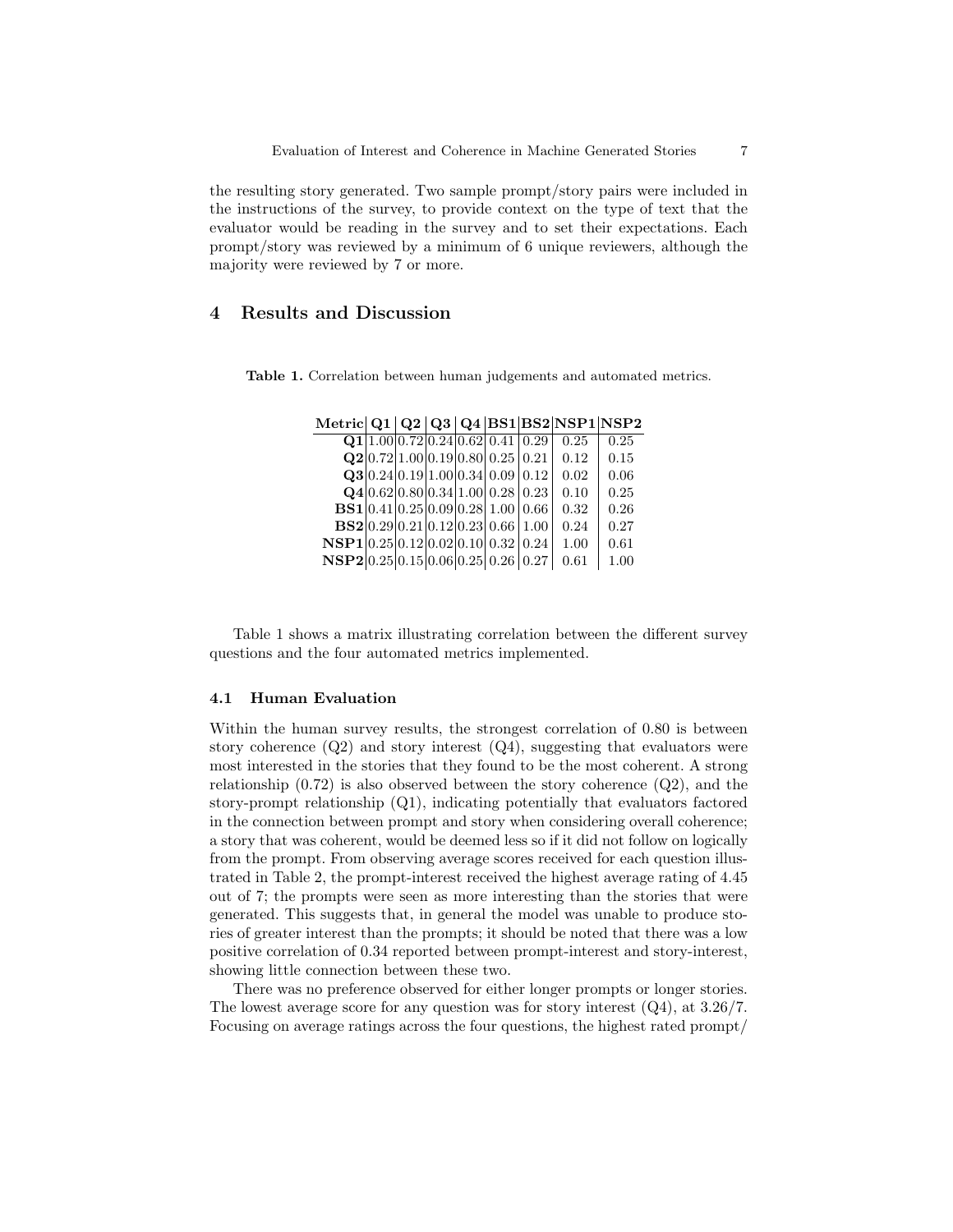story pair can be seen in Example 2. The story remains coherent and relevant to the prompt throughout, not deviating, even at its latter stages: both coherence and prompt-relationship are shown to correlate with story interest. Introducing the term 'corporate overlords' puts a somewhat dystopian slant to the narrative that wasn't necessarily part of the prompt, showing progression of the story in a defined and novel direction, which the evaluators seemed to have enjoyed. The lowest rated prompt/story pair, observed in Example 3, displayed few of the above-mentioned positive characteristics. The story does not relate back to the prompt and the context of the story contradicts the prompt semantically.

Table 2. Human Evaluation mean scores from survey results.

| Question                        | Average Score |
|---------------------------------|---------------|
| $Q1.$ Story/prompt relationship | 3.74/7        |
| Q2. Story Coherence             | 3.42/7        |
| Q3. Prompt Interest             | 4.45/7        |
| Q4. Story Interest              | 3.26/7        |

Example 2. Prompt: In the future, Disney purchases an entire planet and makes the whole thing into one giant amusement park. **Story:** The problem is that a large portion of the population hates the park, hates its corporate overlords, hates its theme park, and is starting to revolt. At the park itself, the people are divided. Some people are happy, some people are not. One thing that makes this story different from movies like the Matrix is that the people who live at the park have no control over the things that are happening there.

Example 3. **Prompt:** Everyone has disappeared but you, you think that everyone is just holding surprise party for you. **Story:** Then, the story starts. The film follows the adventures of jinx, a former pro wrestling manager who is now a private chef. His wife. jenna leigh, had just found out that he was dating a woman named dana bjorn Stresemann. A few months later, jinx and dana get back together after a break-up. Now, when jinx is going away for work, dana contacts the police with a missing person notice.

## 4.2 BERT Next Sentence Prediction

The BERT-NSP scores are relatively high; in most cases both BERT-NSP-1, where each sentence relates back to the prompt, and BERT-NSP-2, where each sentence is compared to the previous sentence, predict that the next sentence does logically follow the preceding sentence. Within the 100 prompts/stories assessed, there were a total of 531 sentence pairs reviewed for next sentence prediction combinations. For BERT-NSP-1, 433 of the comparisons were deemed to be logical next sentences and only 98 were not. For BERT-NSP-2, an even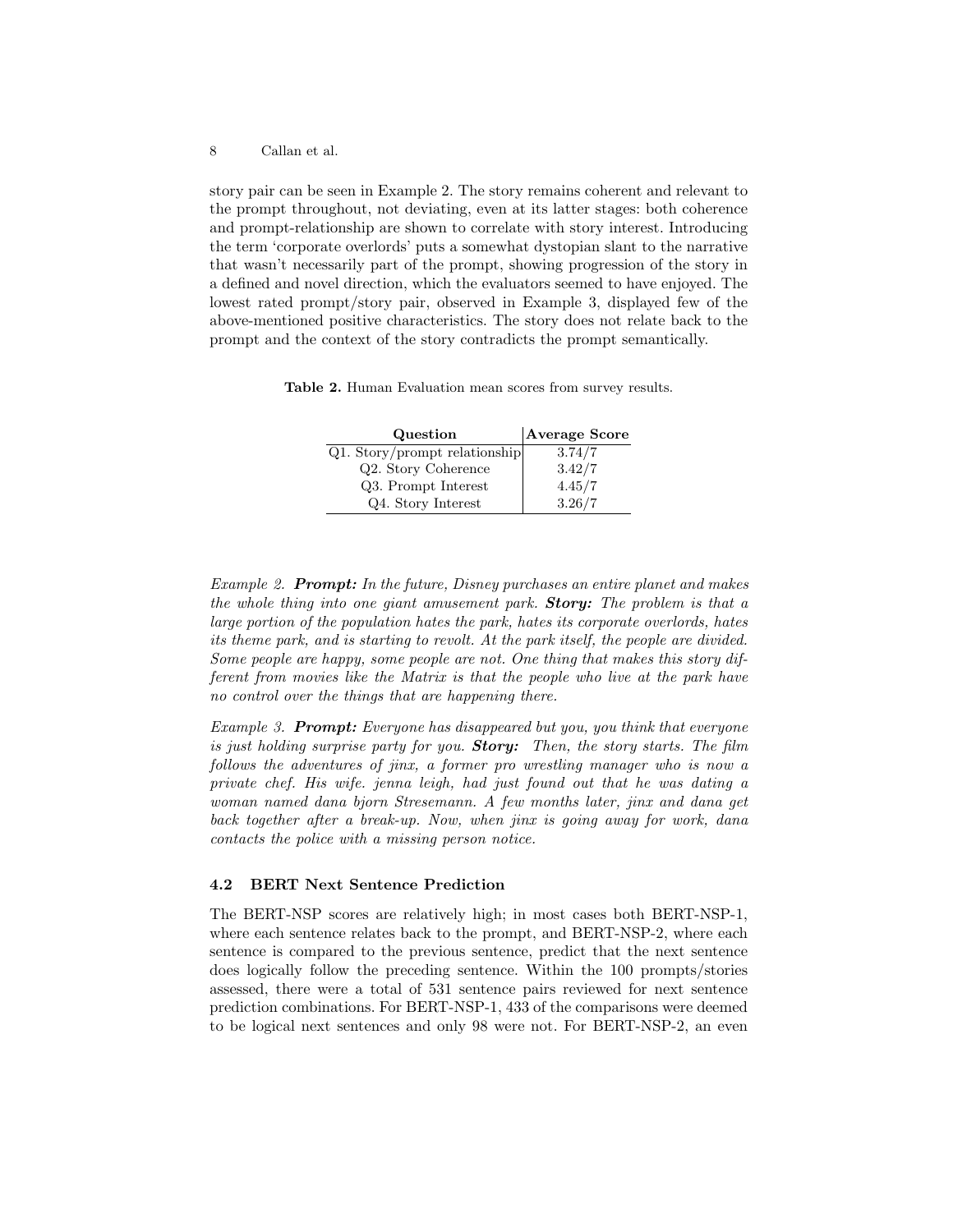higher number of sentences were predicted to follow on from the previous one; 497 of the 531 sentences. This is somewhat expected, given the similarities in training objectives (predicting the next token versus next sentence prediction) and training data between GPT-Neo and BERT.

#### 4.3 BERTScore

For both BERTScore metrics, cosine similarity was calculated for each sentence pair and then averaged for an overall score for a given prompt/story. The BERTScore-1 results ranged from -0.187 to 0.365 with a mean of 0.074, and the BERTScore-2 results ranged from -0.168 to 0.439 with a mean of 0.138. Some of the highest BERTScore results were for stories that demonstrated a notable amount of repetition, e.g Example 4 which received the highest BERTScore-1:

Example 4. **Prompt:** A dozen small alien ships enter the solar system, they ignore us. A few years later other ships show up, destroy the first visitors and leave. Ten years later two fleets arrive. **Story:** A decade later the aliens come again, this time with a fleet of ships, and destroy the visitors and leave. One thousand years later, a new alien ship arrives, a vessel similar to the first. One hundred years later the alien ships finally come again, this time with over 500 ships, destroy the 100 ships that came the previous year, then use the surviving alien vessels to create their base

The re-use of the term 'years later' assisted in increasing the cosine similarity F1 score. Despite the intention of maintaining a focus on rewarding semantic similarity, this shows that repetition is still also rewarded when implementing this metric. This same prompt / story pair was the 15th highest rated by humans out of 100 available.

The results in Table 1 show weak correlation between human judgement scores and automated metric scores. The highest correlation between an automated and a human metric is 0.41 between story-prompt relatedness (Q1) and BERTScore-1. Regarding story-interest as defined by humans, there was a very low correlation of 0.28 with BERTScore-1 and 0.23 with BERTScore-2. There was almost no correlation with the BERT-NSP scores; this metric found for most cases that sentences logically followed each other, however it did not provide the more granular level of analysis that human surveying and BERTScore provided.

## 4.4 Discussion

The machine-generated stories tend to match the theme/genre of the prompts. If this theme is not of any interest to the evaluator, they may mark this storyinterest score low on the scale. Strong correlation between prompt interest and story interest however was not observed. In general, the prompts were quite specific. They set a certain tone or introduced a theme that defined a direction that a story 'should' take. Whilst this was still an open-ended style task, vaguer, less specific prompts may provide more leeway for the model to produce stories that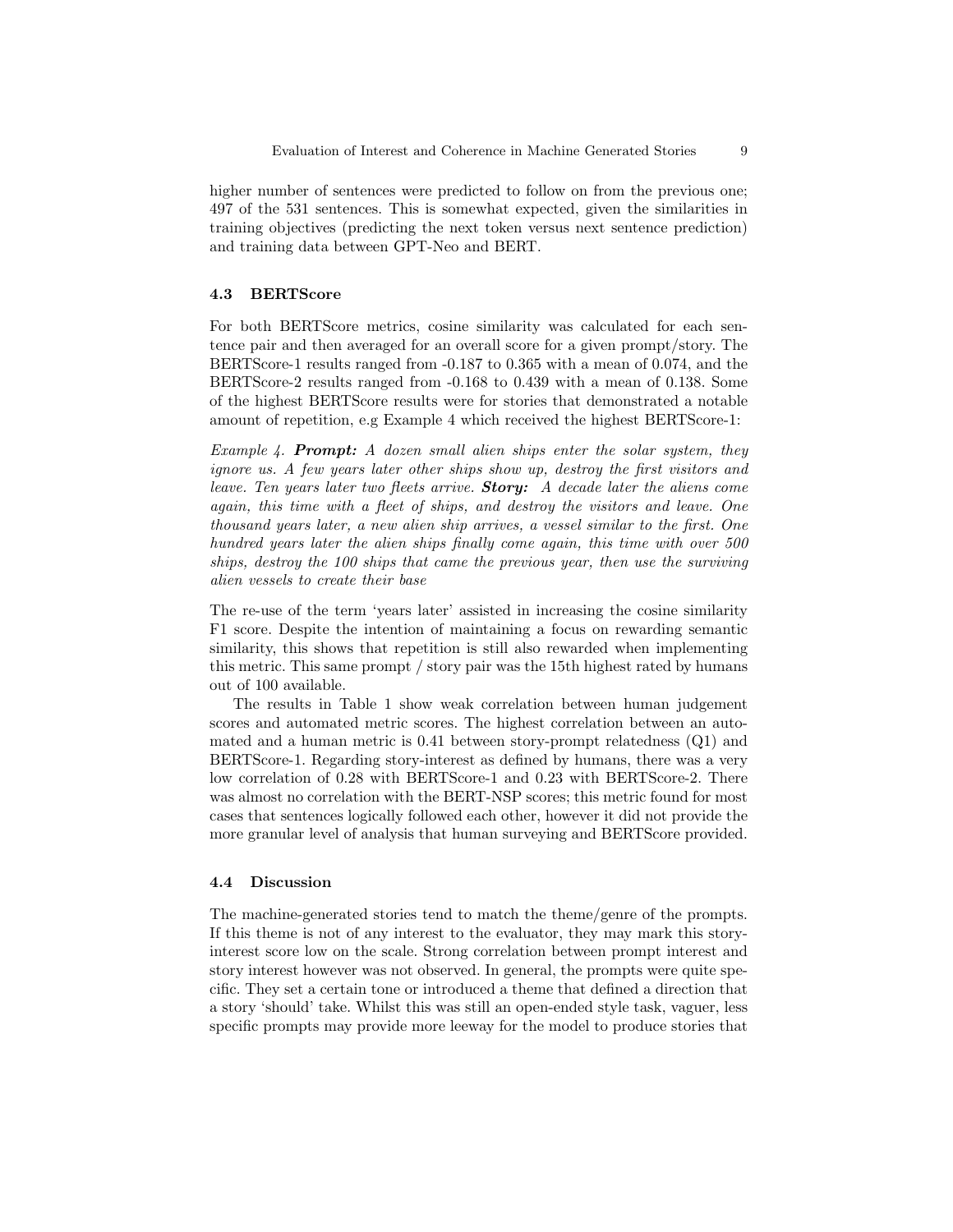humans would deem relevant. While some stories generated could be considered related to the prompt, the story may have taken a secondary semantic element of the prompt to build upon, rather than use the predominant or primary theme or idea.

The last question in the survey invited the survey participants to comment on the stories. The following is a summary:

- They found the themes somewhat unsettling.
- Some stories did not make sense.
- Some stories came across as poetic, but also noted that this may have been a coincidence or fluke.
- The stories came across like 'blurbs that would be seen on the back of a book cover'.
- The stories sometimes went in a direction that human stories would not, which generated interest.
- The stories fail to continue expanding on the most interesting part of the prompt.
- There are some funny generations, there is also a surreal aspect to some of them, and even some that are profound (e.g., "I gave you all you gave me").
- The style seemed different to human writing, although this wasn't necessarily bad
- The stories written by the computer were sometimes more abstract (than the prompts)

The BERT-NSP results suggest that the sentences generated follow a logical order. BERTScore and BERT-NSP scoring is undertaken at a sentence level and aggregated for each story, whereas the human evaluators were asked to judge the story in its entirety. This is relevant, as BERTScore scores may be impacted by one or two low results in a sentence-pair within a story, thereby lowering the overall average score for an otherwise strong story. Regarding human evaluation and automated metric comparisons, the survey question that BERTScore-1 correlates with most closely – albeit with a low positive correlation of 0.41 – is story-prompt relatedness, which aligns with what BERTScore-1 is trying to achieve: semantic relatedness between the prompt and each story-sentence.

# 5 Conclusion

Whilst it is established that modern transformer models generate significantly more fluent text than their predecessors, evaluation of narrative elements of their output continues to be a challenge. Many standard automated evaluation metrics exist for text generation that reward repetition of the input; this is not a success metric in narrative text generation. Our survey results show a strong correlation between story coherence and story interest. Given that the average interest scores were low, this suggests perhaps that the GPT-Neo model does not always output coherent stories. There is a fine balance to suspending disbelief in storytelling, and machine-generated text is shown in this study to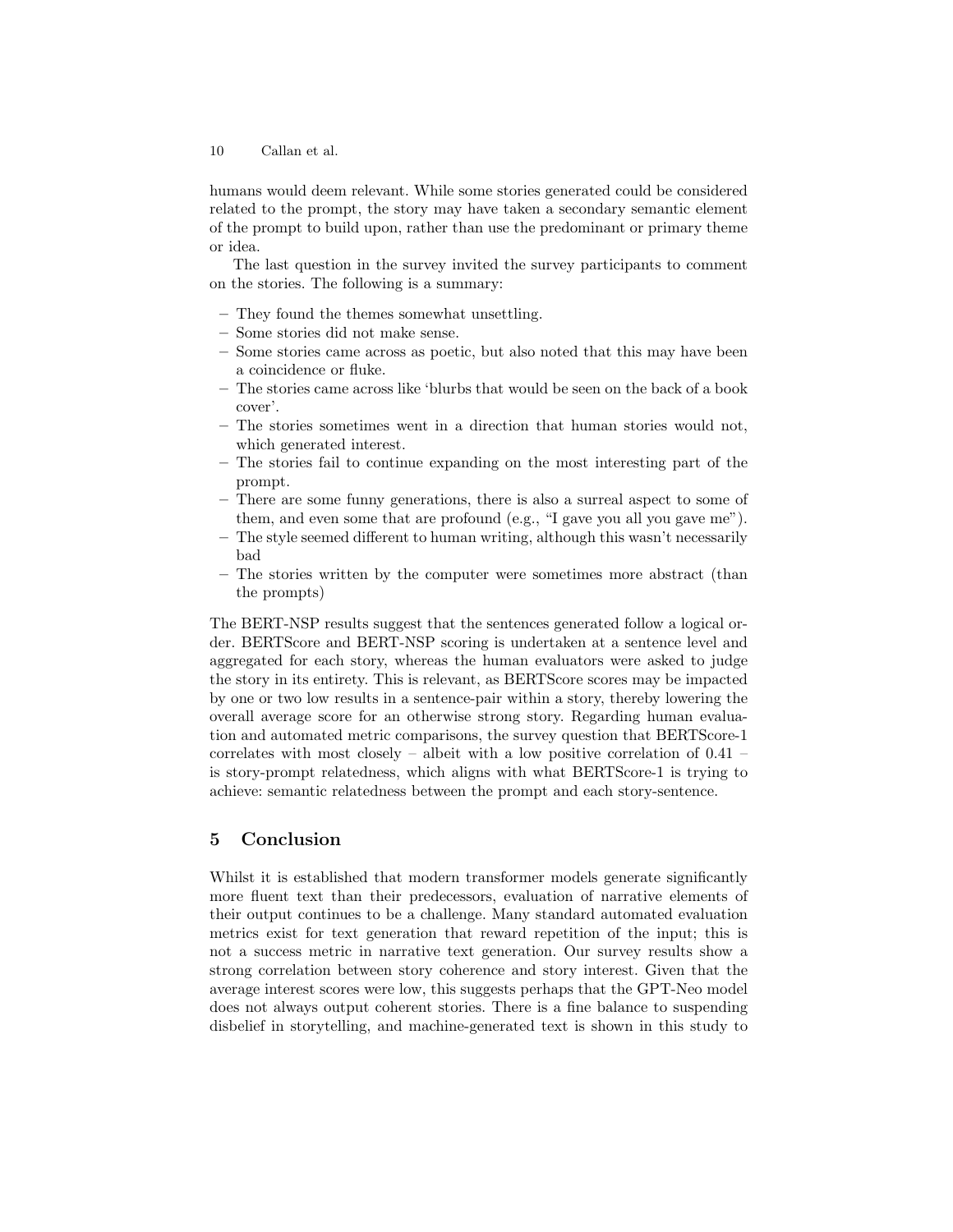often lack this level of nuance. When the text has close to human fluency, this raises the human evaluator's expectations; the machine-generated stories must be as interesting and coherent as every-day human-generated stories are to satisfy human evaluators.

Future work in the area could involve identifying story prompts for a certain specific genre (crime for example) and generate stories consistent with this genre. If evaluators with an interest this genre were recruited, this may reduce the occurrence of low scores due simply to evaluators' lack of interest in the topic, regardless of the quality of the output. There is also scope, given a sufficiently high volume of human judgements, to train a new evaluation system, allowing for the development of an automated metric fit for evaluating narrative text.

From a narrative perspective, the stories generated by GPT-Neo leave us somewhat short in terms of consistently providing interest; their success is somewhat hit-and-miss. More immediate consistent success for these systems may be achieved through generating non-narrative-style text, or by employing a hybrid machine-human approach.

# References

- 1. Akoury, N., Wang, S., Whiting, J., Hood, S., Peng, N., Iyyer, M.: STORIUM: A Dataset and Evaluation Platform for Machine-in-the-Loop Story Generation. In: Proceedings of the 2020 Conference on Empirical Methods in Natural Language Processing (EMNLP). pp. 6470–6484. Association for Computational Linguistics, Online (Nov 2020). https://doi.org/10.18653/v1/2020.emnlp-main.525, https:// aclanthology.org/2020.emnlp-main.525
- 2. Black, S., Gao, L., Wang, P., Leahy, C., Biderman, S.: GPT-Neo: Large scale autoregressive language modeling with mesh-tensorflow (2021), http://github. com/eleutherai/gpt-neo
- 3. Brown, T.B., Mann, B., Ryder, N., Subbiah, M., Kaplan, J., Dhariwal, P., Neelakantan, A., Shyam, P., Sastry, G., Askell, A., Agarwal, S., Herbert-Voss, A., Krueger, G., Henighan, T.J., Child, R., Ramesh, A., Ziegler, D.M., Wu, J., Winter, C., Hesse, C., Chen, M., Sigler, E., Litwin, M., Gray, S., Chess, B., Clark, J., Berner, C., McCandlish, S., Radford, A., Sutskever, I., Amodei, D.: Language models are few-shot learners. ArXiv abs/2005.14165 (2020)
- 4. Celikyilmaz, A., Clark, E., Gao, J.: Evaluation of text generation: A survey. arXiv preprint arXiv:2006.14799 (2020)
- 5. Chaganty, A.T., Mussman, S., Liang, P.: The price of debiasing automatic metrics in natural language evaluation. arXiv preprint arXiv:1807.02202 (2018)
- 6. Clark, E., August, T., Serrano, S., Haduong, N., Gururangan, S., Smith, N.A.: All that's' human'is not gold: Evaluating human evaluation of generated text. arXiv preprint arXiv:2107.00061 (2021)
- 7. Devlin, J., Chang, M.W., Lee, K., Toutanova, K.: Bert: Pre-training of deep bidirectional transformers for language understanding. arXiv preprint arXiv:1810.04805 (2018)
- 8. Fan, A., Lewis, M., Dauphin, Y.: Hierarchical neural story generation. arXiv preprint arXiv:1805.04833 (2018)
- 9. Gao, L., Biderman, S., Black, S., Golding, L., Hoppe, T., Foster, C., Phang, J., He, H., Thite, A., Nabeshima, N., et al.: The pile: An 800gb dataset of diverse text for language modeling. arXiv preprint arXiv:2101.00027 (2020)